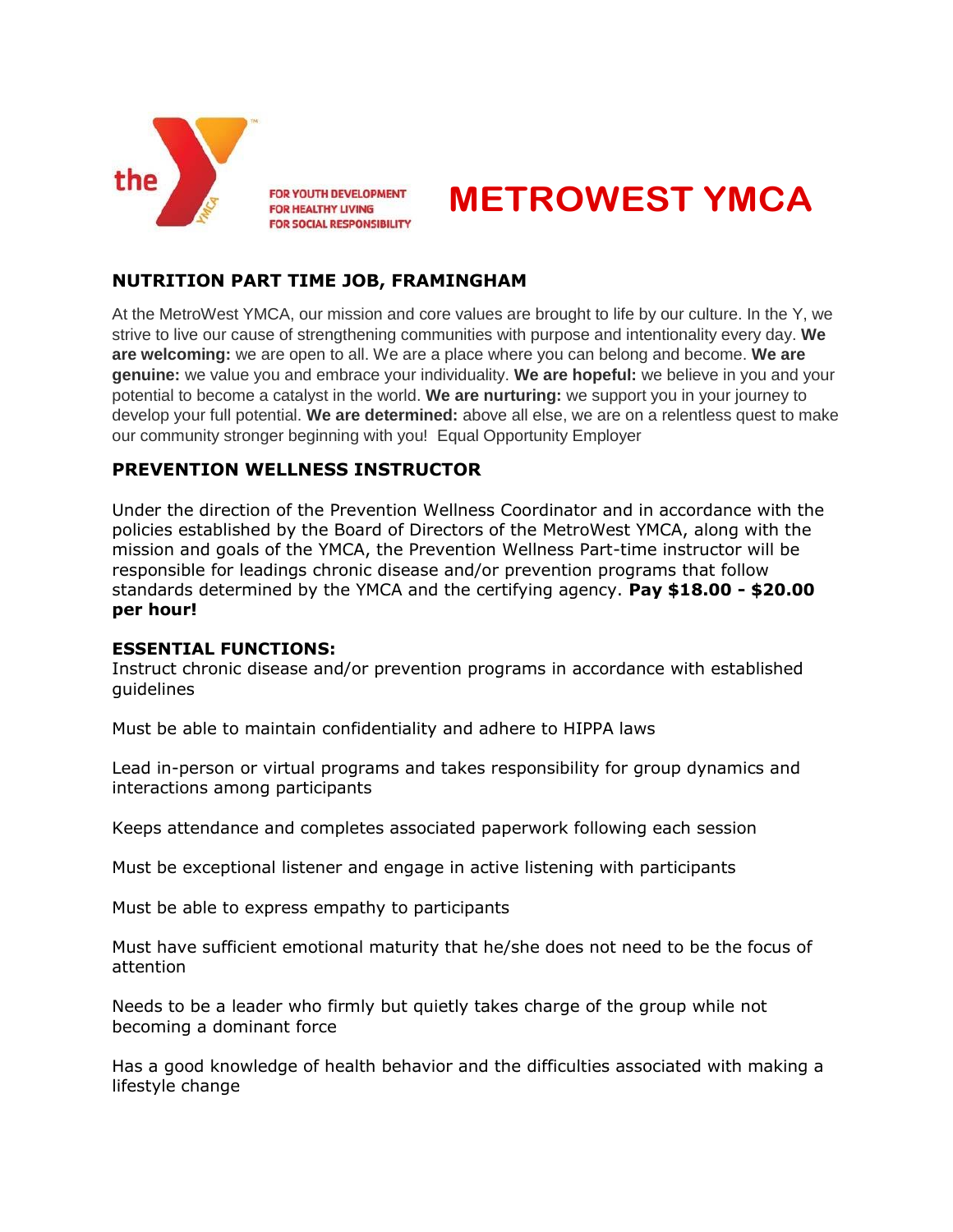Appropriately provide and implement sessions in accordance with National and State standards and guidelines

Delivers each program with the curriculum as set forward by YMCA of the YUSA or licensing organization

Responsible for the health and safety of individuals during each session

Perform rescue/first aid when necessary

Report accidents and injuries as well as complete incident reports

Set up and break down equipment as needed

Provide curriculum to class participants in effective, meaningful and compelling ways

Encourage group participation and interaction with open-ended questions to facilitate commitment and retention of participants

Create a supportive and motivating environment that is friendly fun and noncompetitive

Foster relationships with and between participants

Make learning a shared responsibility for the group

Provide accessibility to participants both before and after sessions to answer questions and follow-up on any questions you cannot answer during class time

Arrive for class on time and dressed appropriately

## **QUALIFICATIONS:**

1. Required certification/training for the prevention and/or chronic disease program instructing as well as CPR/AED and First Aid current certification.

2. Excellent communication, interpersonal skills, self-motivated, enthusiastic and a passion for working with diverse groups of people

3. Experience in teaching fitness a plus but not required

4. High school diploma or equivalent

### **WORK ENVIRONMENT & PHYSICAL DEMANDS:**

1. While performing the duties of this job, the employee is regularly to required talk, hear, listen, stand, stoop, bend, kneel or crouch for extended periods.

2. Monitor program participants, provide feedback, and offer modifications as appropriate

3. Respond to emergencies, following current policies and complete, accurate and legible accident or incident reports as needed

4. Occasionally lift and/or move 10-30 pounds, and room set up for programs

5. The noise level in the work environment is usually moderate.

6. Specific vision abilities required by this job include close vision, distance vision, and the ability to adjust.